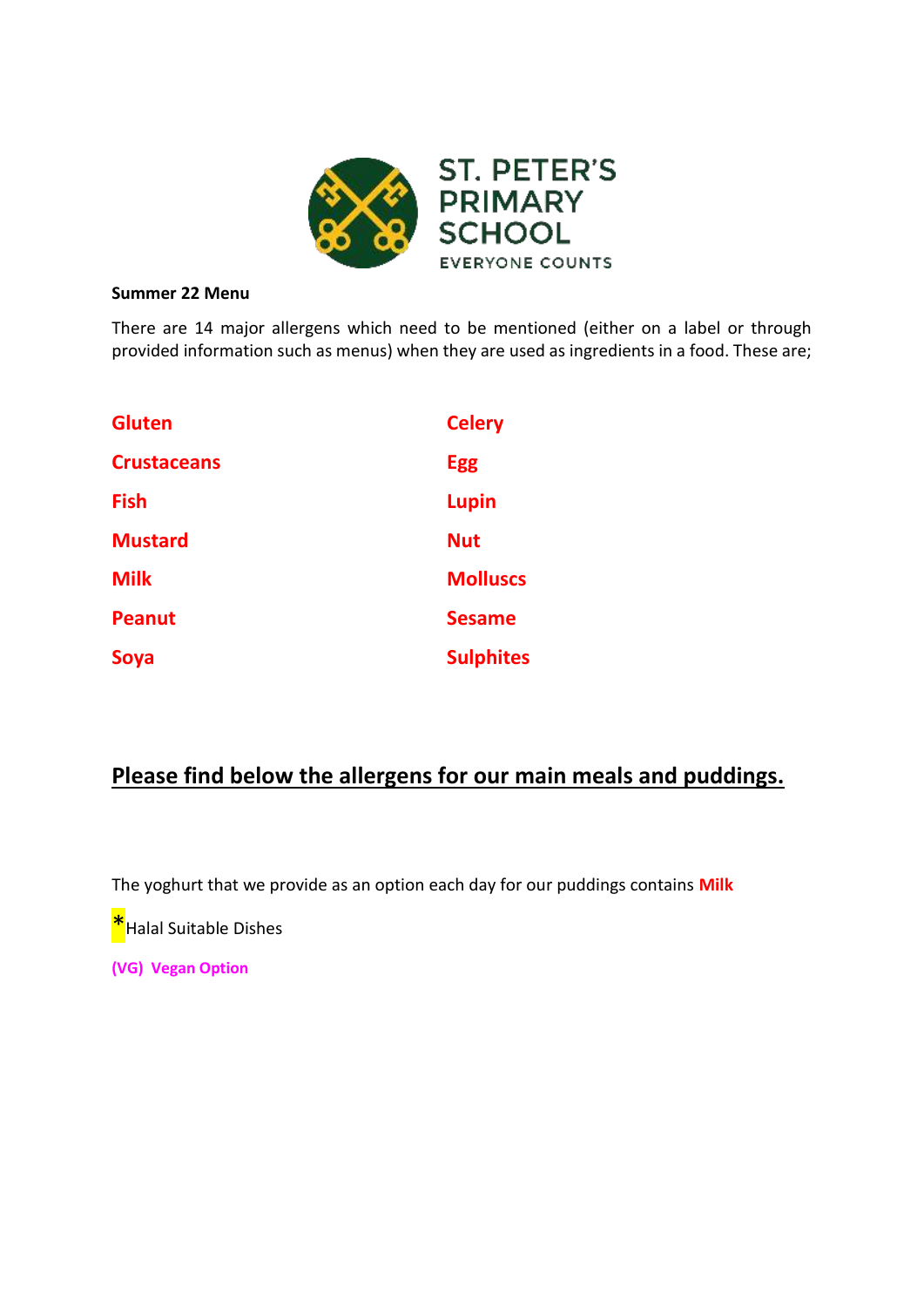

## **WEEK ONE**

|               | <b>Red Option</b>          | <b>Green Option</b>                         | Option                                                                        | <b>Dessert</b>                                                      |
|---------------|----------------------------|---------------------------------------------|-------------------------------------------------------------------------------|---------------------------------------------------------------------|
| <b>Monday</b> | Chicken Burger in a Bun *  | <b>Baked Vegetable Samosa</b>               | Pasta in a Tomato & Basil Sauce<br>(VG)<br><b>Gluten Free Pasta Available</b> | <b>Apple &amp; Mixed Fruit Oatie</b><br><b>Crumble with Custard</b> |
|               | <b>Gluten, Milk</b>        | <b>Gluten</b>                               | <b>Gluten</b>                                                                 | <b>Gluten, Milk</b>                                                 |
| Tuesday       | Beef Lasagne <sup>*</sup>  | <b>Roasted Vegetable Lasagne</b>            | <b>Jacket Potato with Cheese</b><br>or Beans                                  | <b>Apple Pie with Custard</b>                                       |
|               | <b>Gluten, Milk</b>        | <b>Gluten, Milk</b>                         | <b>Milk</b>                                                                   | Gluten, Egg, Milk                                                   |
| Wednesday     | Roast BBQ Chicken Dinner * | <b>Roasted Vegetable Wrap</b>               | Pasta in a Roasted Vegetable<br>Sauce (VG)                                    | <b>Fresh Fruit Platter, Yoghurt</b><br><b>Cheese &amp; Biscuits</b> |
|               | <b>None</b>                |                                             |                                                                               |                                                                     |
|               |                            | <b>Gluten, Milk</b>                         | <b>Gluten</b>                                                                 | <b>Milk, Gluten</b>                                                 |
| Thursday      | Lamb Pasta Bolognese *     | Spaghetti In a Tomato & Basil<br>Sauce (VG) | <b>Jacket Potato with Beans or</b><br><b>Tuna Mayonnaise</b>                  | <b>Carrot Cake with Custard</b>                                     |
|               | <b>Gluten</b>              | <b>Gluten</b>                               | Egg, Fish                                                                     | Milk, Egg, Gluten                                                   |
| Friday        | Fish Fingers <sup>*</sup>  | Vegetarian Sausage Roll (VG)                | <b>GLUTEN FREE OPTION</b><br><b>AVAILABLE</b>                                 | Ind Strawberry & Vanilla<br>swirl Mousse                            |
|               | <b>Fish, Gluten</b>        | <b>Gluten</b>                               |                                                                               | <b>Milk</b>                                                         |

**There is always a gluten free option available on request**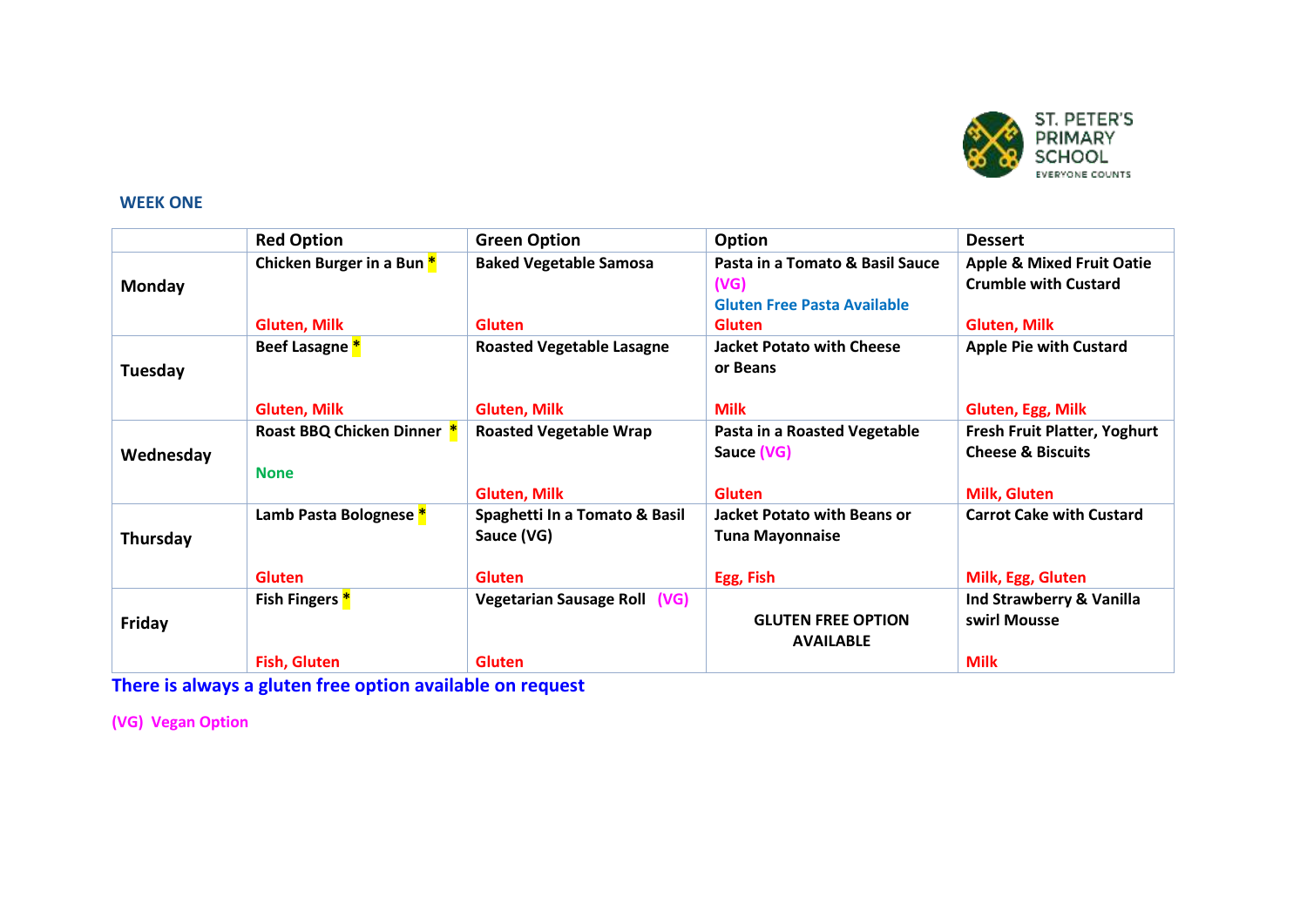

## **WEEK TWO**

|               | <b>Red Option</b>                                         | <b>Green Option</b>                     | Option                         | <b>Dessert</b>                    |
|---------------|-----------------------------------------------------------|-----------------------------------------|--------------------------------|-----------------------------------|
| <b>Monday</b> | Tuna & Sweetcorn Pizza *                                  | <b>Cheese &amp; Tomato Pizza</b>        | Pasta in a Tomato and Basil    | <b>Fresh fruit Platter or</b>     |
|               |                                                           |                                         | Sauce (VG)                     | Yoghurt                           |
|               |                                                           |                                         | <b>GF Pasta Available</b>      |                                   |
|               | <b>Gluten, Milk</b>                                       | <b>Gluten, Milk</b>                     | <b>Gluten</b>                  |                                   |
|               |                                                           |                                         |                                | <b>Milk</b>                       |
| Tuesday       | <b>Minced Beef &amp; vegetable</b><br>Hotpot <sup>*</sup> | Mac & Cheese                            | Jacket Potato with Beans (VG)  | <b>Apple Cake with Custard</b>    |
|               |                                                           | <b>Gluten, Milk, Mustard</b>            | <b>None</b>                    | <b>Gluten, Milk, Egg</b>          |
|               | <b>None</b>                                               |                                         |                                |                                   |
|               | Roast Paprika Chicken                                     | <b>Stir Fried Rice with Vegetables</b>  | Pasta in a Roasted Vegetable   | Fresh Fruit, Yoghurt or           |
| Wednesday     | Dinner <sup>*</sup>                                       | (Nasi Goreng-No Eggs) (VG)              | Sauce (VG)                     | <b>Cheese &amp; Biscuits</b>      |
|               |                                                           |                                         |                                |                                   |
|               | <b>None</b>                                               | Gluten, Soya                            | <b>Gluten</b>                  | <b>Gluten, Milk</b>               |
| Thursday      | <b>Sweet Chilli Chicken</b>                               | <b>BBQ Mixed Vegetable with Lentils</b> | <b>Jacket Potato with Tuna</b> | <b>Pancake with Fruit Compote</b> |
|               | <b>Stir Fry with Noodles &amp;</b>                        | & Chickpeas in a Mini Naan Bread        | <b>Mayonnaise or Beans</b>     |                                   |
|               | Vegetables <sup>*</sup>                                   | (VG)                                    |                                |                                   |
|               | <b>Gluten, Eggs</b>                                       | <b>Gluten, Milk</b>                     | <b>Fish, Eggs</b>              | <b>Eggs, Gluten, Milk</b>         |
|               | <b>Breaded Baked Fish Fillet *</b>                        | <b>Chilli Non Carne with Rice (VG)</b>  |                                | <b>Ice Cream Pot</b>              |
| Friday        |                                                           |                                         | <b>GLUTEN FREE OPTION</b>      |                                   |
|               |                                                           |                                         | <b>AVAILABLE</b>               |                                   |
|               | <b>Fish, Gluten</b>                                       | <b>None</b>                             |                                | <b>Milk</b>                       |

**There is always a gluten free option available on request**